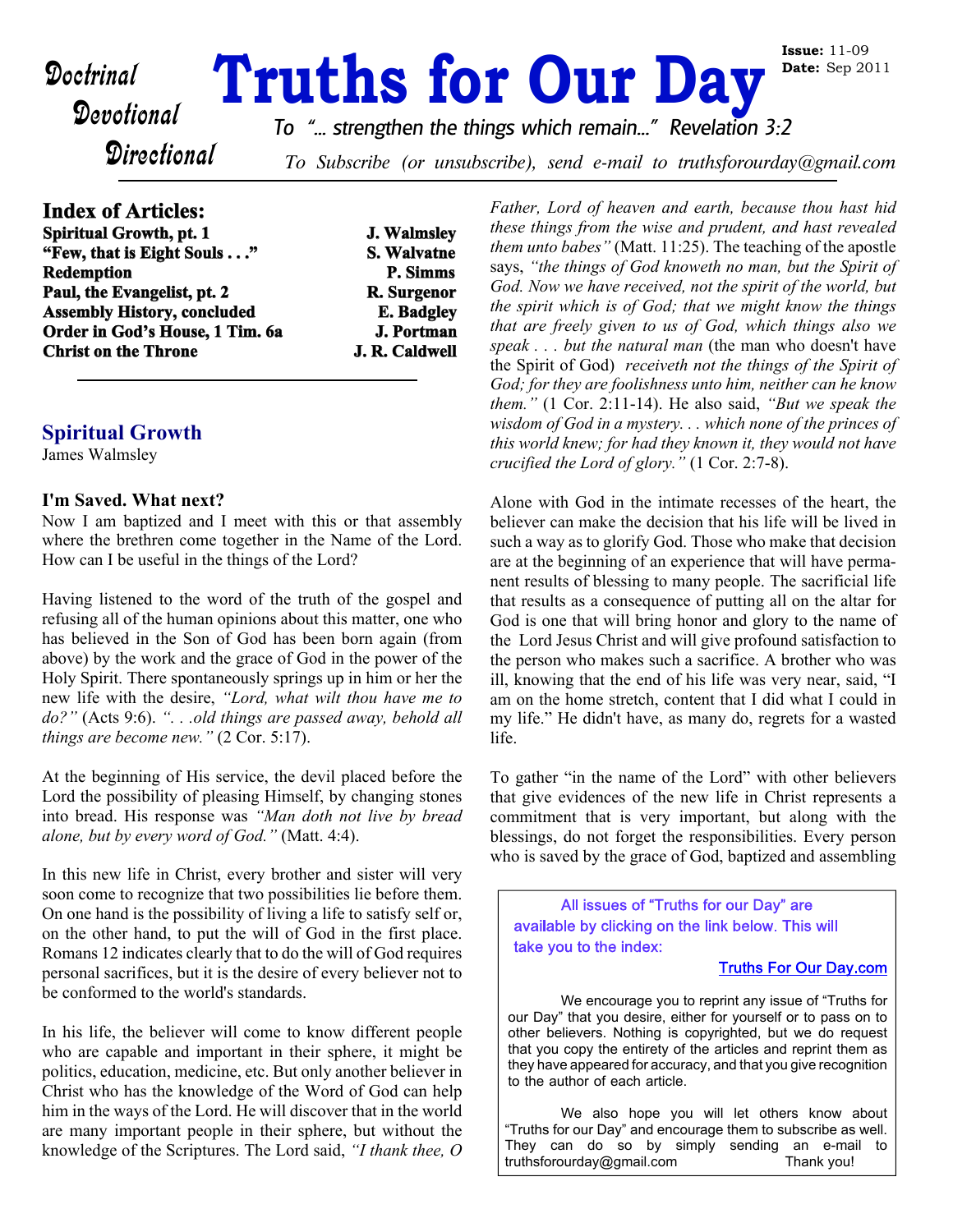in the Name of the Lord has taken three of the most important steps in his spiritual life. The assembly, gathering in conformity to the Biblical teaching, is the only place where the full authority of the Word of God in every question of faith and practice is recognized, since this is just what is implied by saying that we gather "in the Name of the Lord." It is more than not to gather in any other name; better, it is to reject every other name confessed by Christendom, the false "church" of Christ. By saying this, we do not deny that among the different groups of Christendom there are genuine believers, but the usual situation is that the membership is nominal and it is composed of a mixture of believers and unbelievers. Neither do we intend to say that false doctrines are not found in many places.

The nations of the western world, the world called "christian," is full of religions, of "churches," sects, philosophies, opinions, etc. Every one of these has their meeting place, whether it is a basilica, cathedral, church, temple, hall, mission, etc., with innumerable names: Catholic, Lutheran, Anglican, Baptist, Methodist, Presbyterian, Pentecostal, Alliance, Free, Adventist, Brethren, etc. Some of these are corrupt; others are dead; almost all have false doctrines or have practices that effectively annul the teaching of the Bible.

For many years, there has been a movement that has tried to unite, not only the sects of Christianity but also all the religions of the world. The basic criterion used to unite people of such different beliefs is simply the concept of "god." Every one can retain their own concept of deity, but it is necessary that they recognize the authority of one religious person who will speak for them in the name of that "babel" of named religions, with different variations, the "world church."

The judgment of God is going to fall upon this confusion of religions, as is said, *"Babylon the great is fallen, is fallen and is become the habitation of devils (demons) and the cage of every unclean and hateful bird. . . and I heard another voice from heaven, saying, 'Come out of her, my people, that ye be not partakers of her sins and that ye receive not of her plagues"* (Rev. 18:2, 4).

> (to be continued) Translated from "La Sana Doctrina" March-April, 2010

# **"Few, That is, Eight Souls Were Saved"**

Steve Walvatne

As another summer draws to a close in America, I'm reminded of past summers and the opportunities they presented for the gospel. I grew up in northeast Iowa, where for most raised in Christian homes, the summer season meant one thing – gospel meetings. While neighbors filled their summers with camping or boating or ball games, ours were generally spent in a tent someplace, listening nightly as preachers proclaimed the unsearchable riches of Christ. Sometimes the crowds would swell, forcing men to stand and young boys to sit on the platform where they surrounded the preacher's feet. And who can forget the storms, when winds blew in like a gale, causing brethren to man the poles as the women and children sought refuge in their cars? Many were saved under those canvas roofs and that by itself was a voice to my soul. "How many summers have to go by before you're saved?" I'd think. "Or will they all pass by, leaving you to perish?" The sentiment of Fanny Crosby's hymn often ran through my mind like a prayer – and I meant every word:

> *Pass me not, O gentle Saviour, Hear my humble cry; While on others Thou art calling, Do not pass me by.*

When God mercifully saved me, I wasn't in a tent, but at home. The transaction occurred on October 2, 1973, just after tent season ended. Yet all of those meetings in all of those summers left indelible marks on my heart.

But times have changed since then. In Iowa, as well as other places, gospel interest isn't what it used to be. It's been observed, that our age commenced with three thousand souls being saved through one sermon (Acts 2:41), and that now at its conclusion, nearly three thousand sermons are preached to reach one soul. This makes preaching especially difficult and those who faithfully persevere at it deserve our prayerful support and encouragement. While tradesmen, factory workers, businessmen, etc. can look back on their workday and see definite accomplishments, those who preach (and teach) often go weeks and months with little to show for it – and that's hard, not to mention humbling. But *"salvation is of the Lord"* (Jonah 2:9).

I believe the preacher Noah (2 Pet. 2:5) would have understood what present-day preachers face. His world, like ours, was riddled with violence and gross wickedness. The times were so bad in fact, that it repented the Lord He had made man (Gen. 6:6). Yet, utter destruction did not fall immediately. God in mercy extended that day for 120 years so men might heed Noah's preaching and find shelter in the ark. But what was the result? *"Few, that is, eight souls, were saved"* (1 Pet. 3:20). After years of preaching and building only seven others besides himself were saved from the flood, and none came from outside his family circle. Not one.

Sometimes we preach that people in Noah's day scoffed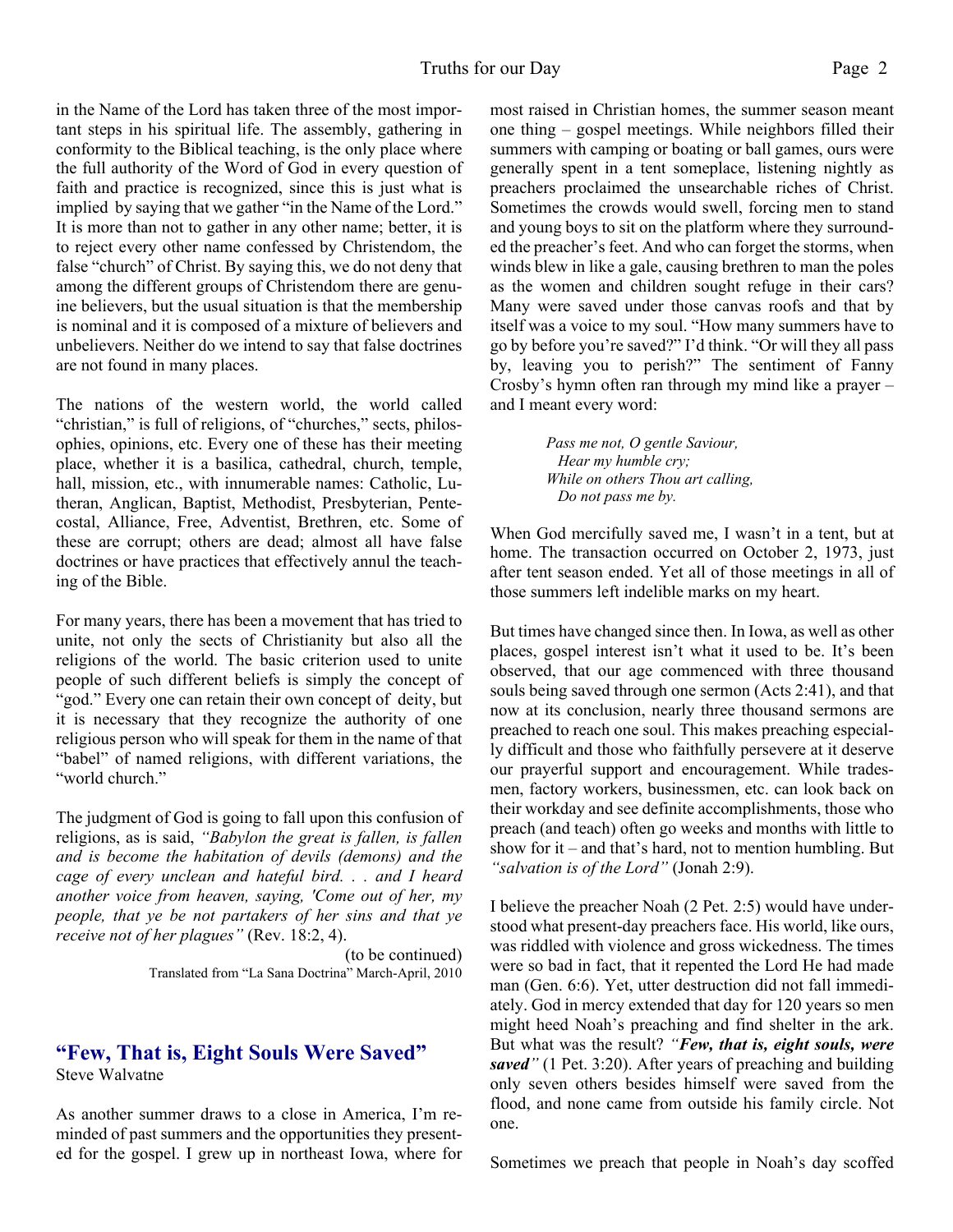and belittled him as they passed by the ark, and perhaps they did. But it's interesting to note we don't read that. No mention is made of open hostility or sneering reproach. Nothing is said of attempts to sabotage the ark or to silence Noah's preaching. Nothing. The long span passes in silence until the promised judgment falls and *"few, that is, eight souls were saved."*

It would appear Noah's audience was indifferent and this may throw light on the solemn statement in Matthew 24:39 concerning those to whom he preached. It says they *"knew not until the flood came, and took them all away."* How could they not have known? Wasn't ample warning given? Why such ignorance? Evidently, people were so engrossed with other things that they paid little heed to what Noah said and did.

Yet Noah soldiered on; right to the day God's Spirit ceased striving with man, to the moment when *"few, that is, eight souls were saved."* Had Noah been "results oriented," he'd have thrown up his hands in frustration, but his eye was single (Matt. 6:22), and *"being warned of God of things not seen as yet, [he] moved with fear, prepared an ark to the saving of his house; by the which he condemned the world, and became heir of the righteousness which is by faith"* (Heb. 11:7). The good steward still does this. He looks beyond the present to the future, when **faithfulness**, not **successfulness** will be rewarded (1 Cor. 4:2), realizing with contentment, that any results, however great or few they be, are solely God's handiwork and not his (1 Cor. 3:6).

Still, times like the present can pose a danger, for when people act indifferent to plain gospel preaching, the temptation exists for preachers to take matters into their own hands. Those so minded try to embellish their message to increase numbers and enhance results. Some, for instance, will soften the solemnity of sin and judgment, hoping to accommodate modern hearers. Others promote questionable enticements trying to lure people into meetings. But the gospel needs no embellishment. It stands supreme in all its glorious dignity, the loftiest tidings to ever grace the ears of mankind. The tormented "rich" man of Luke 16, appealed on behalf of his five living brothers, that they might be given something new, even one rising from the dead, so they wouldn't perish. The response he received remains valid: *"If they hear not Moses and the Prophets [the Holy Scriptures], neither will they be persuaded, though one rose from the dead"* (v. 31).

No, it's not gimmickry we need in the 21<sup>st</sup> century, but God. We're to *"Go ye into all the world and preach the gospel to every creature"* (Mk. 16:15), and that charge to PREACH, to PROCLAIM PUBLICLY, cannot be improved upon. It's God's method. *"The Law of the Lord is perfect, converting* *the soul"* (Ps. 19:7). Our task is to labor like Noah did, realizing the indifference that's indicative of last days, yet praying that God through His Spirit might convict and deliver lost sinners for His glory.

May the Lord encourage each faithful herald of the cross! Don't be distracted by sparse numbers or limited results. Keep praying and preaching, brethren, for the day of reward awaits! *"And, behold, I come quickly; and My reward is with Me, to give every man according as his work shall be"* (Rev. 22:12).

In Noah's time, *"few, that is, eight souls were saved,"* but think how precious those souls were to God! Today, "*few there be that find it*" (Matt. 7:14), yet the Saviour's words stand true: *"There is joy in the presence of the angels of God over ONE SINNER that repenteth"* (Lk. 15:10).

**The natural man has no apprehension of the Gospel. "What must I do?" is ever his cry. Man has done his work perfectly—that of self-destruction. He is wholly bent upon evil, altogether ruined. Hence he is a fitting object for the Gospel of God.**

## **Redemption**

Peter Simms Rom. 3:9; Gal. 3:10-13; Heb. 2:15; Eph. 1:14

Redemption is the work of Christ relative to man as a slave to some master. He is a slave to sin Rom. 3:9, the curse of the law Gal. 3:10-13, and the fear of death Heb. 2:15, and his freedom and liberty can be secured only by the paying of a ransom. Slavery is one of the most degrading conditions a man can be subjected to. He is reduced to the level of nothing more than some commodity put on the market for sale to the highest bidder. There is as it were a chain for his foot to keep him from going his own way, and a whip for his back, to force him to go where he doesn't wish to go. In this way his freedom is effectively curtailed, and describes a state of hopelessness and despair. It's for this reason the apostle uses it to describe the condition of the sinner as seen in Adam (John 8:34; Rom. 3:9; 6:17,20; 7:14; Titus 3:3; Gal. 4:1-7). The subject of redemption is vast and runs through our Bible from cover to cover, so we will seek to keep it simple and concentrate on the passages cited above.

The apostle Paul teaches us that *"there is one mediator between God and man, the man Christ Jesus who gave Himself a ransom* (Gk antilutron; meaning an in-the-steadof ransom) *for* (Gk huper; meaning on behalf of) *all."* This passage is describing for us the character of the ransom which the Lord Jesus gave on behalf of all men every where. It's on this great redemptive basis, that the awesome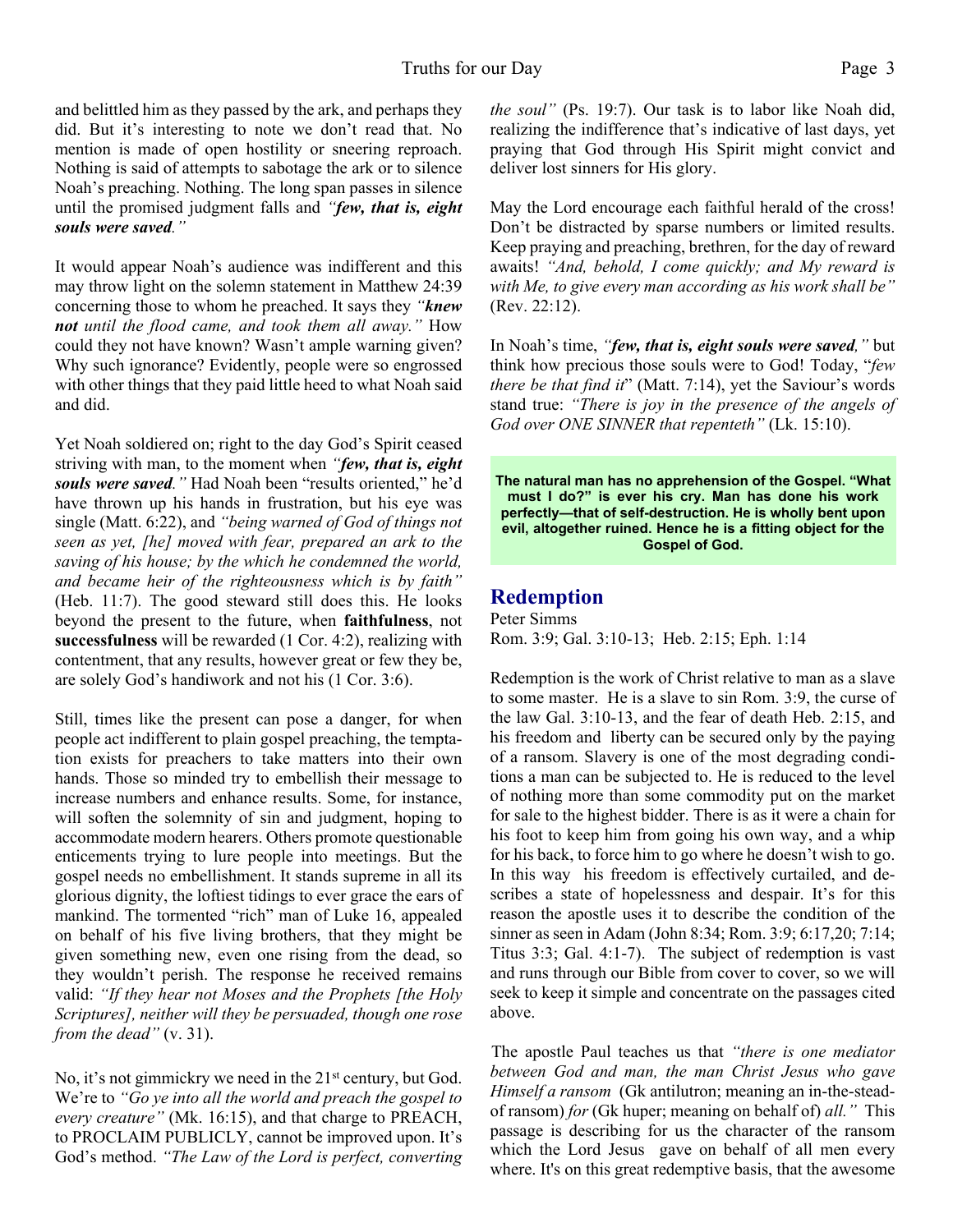truth of justification is founded. (Rom. 3:24).

#### **NT Words and their meaning**

**1. "Agora"** Means a marketplace. Here slaves were sold along with many other commodities.

**"Agorazo"** Means to buy or purchase. In Matt. 14:15 the word is used in a literal sense, the buying of food. In Matt. 13:46. It is also used in a figurative sense, in the buying of a pearl.

**2. "Exagorazo"** Means to acquire out of the *agora*, Gal. 3:13, to purchase a slave with a view to his freedom. It does **not** signify the actual redemption, but rather the price paid with a view to his full freedom. The main thought in *exagorazo* is intended freedom.

**3. "Lutron"** Means to loose by paying a price; or to release on receipt of a ransom. It signifies the actual "deliverance," such as the setting at liberty from (i) Roman bondage, Luke 24:21; (ii) the bondage of lawlessness and self will, Titus 2:14; (iii) Traditions, 1 Pet. 1:18. The prominent thought in *lutron* is actual freedom**.**

## **1. Its universal aspect**

We must remember that there is a difference between being bought and redeemed. For Christ bought the field (or world Matt. 13:38,44), also the false teachers in it (2 Pet. 2:1), along with every child of God (1 Cor. 6:19-20). There came a point in man's history when God could hold back his judgment on man's sin no longer. This in the NT is referred to as *"in due time"* (1 Tim. 2:6) In due time God poured out His judgment on Christ, so that as it were, He might buy men time, giving them the opportunity to be reconciled to Him.

For instance, a ship may cease to be seaworthy, and no insurance agency will insure it. So the ship is condemned and will be destroyed. However, another shipping line knows that there is a good diesel engine in the doomed ship, so they buy the ship for the engine in it. When this is removed and utilized the engine-less ship will be destroyed. So also when God gets His treasure and pearl out of the world He bought, He will then destroy it, and create a new heavens and a new earth wherein righteousness will have a home to dwell (2 Pet. 3:6-13; Rev. 21:1).

## **2. Its judicial aspect**

Gal. 3:13 is in relation to sin and the curse pronounced by the law. This verse has a special relation to the nation of Israel to whom the law was given, and upon whom its curse rested. But in Rom. 3:24; Col. 1:14, it has a wider application and is the basis of our forgiveness and justification. The Lord Jesus gave Himself for (*huper* on behalf of) all

(1 Tim. 2:6), and for (*anti*, in the stead of) many, (Mark 10:45). His death as a ransom is the basis on which God can redeem man from (Gk *ek*, out of or from) under the curse of the law, declaring him to be just, and forgiving him of all he is guilty of having done, as an offender, of the law of God.

## **3. Its practical aspect**

#### 1 Cor. 6:19-20: Titus 2:14

*"Do ye not know that your body is the temple of the Holy Spirit which is in you, which ye have of God; and ye are not your own? for ye have been bought* (agorazo) *with a price: glorify now then God in your body."* (JND). We are to cease thinking and behaving as if our bodies are our own, and recognize that they are the Lord's, and are to be used for his glory. Paul writing to Titus said Christ *"gave himself for us, that he might redeem* (lutron: to set free) *us from all lawlessness, and purify to himself a peculiar people, zealous for good works."* (Titus 2:14 JND.)

## **4. Its ceremonial aspect**

#### 1 Pet.1:18-19.

This is in relation to ritualism and traditionalism, and all religious baggage of whatever sort. The ransom price of Christ has set us free from it all. Every form of dead works that we inherited from our ancestors, which had kept us enslaved, the Lord Jesus has redeemed (*lutron*; to set free ) us from them all.

## **5. Its corporeal aspect**

#### Rom.8:23

The believer's body is bought *(agorazo)* and is the purchased possession of the Lord (1 Cor. 6:19, Eph. 1:15). However, his body is not yet redeemed (*lutron*) and is still *"the body of sin"* (Rom. 6:6) for it still has its evil desires and appetites. It is also a body of death (Rom. 7:24-25), and is as it were a death- doomed body. But at the rapture, the believer's body will be redeemed (Eph. 4:30, Phil. 3:21.) Presently though, only our spirits are redeemed (*lutron*: set free), having been perfectly set free, and beyond the reach of any kind of bondage. The body however, is still capable of being a channel through which sin can manifest itself, and become subject to all forms of disease. So we see then that while our spirits are redeemed, our bodies have only been bought. This condition will remain in place until the rapture when all things relative to our bodies will be changed, Phil. 3:21; 1 Cor. 15:50-57. This the apostle referred to in Eph. 1:14 and Rom. 8:23 where he spoke of the redemption (*lutron*) of the purchased possession, at the rapture.

Redeemed how I love to proclaim it! Redeemed by the blood of the lamb; Redeemed through His infinite mercy, His child, and forever I am. *(Hallelujah)*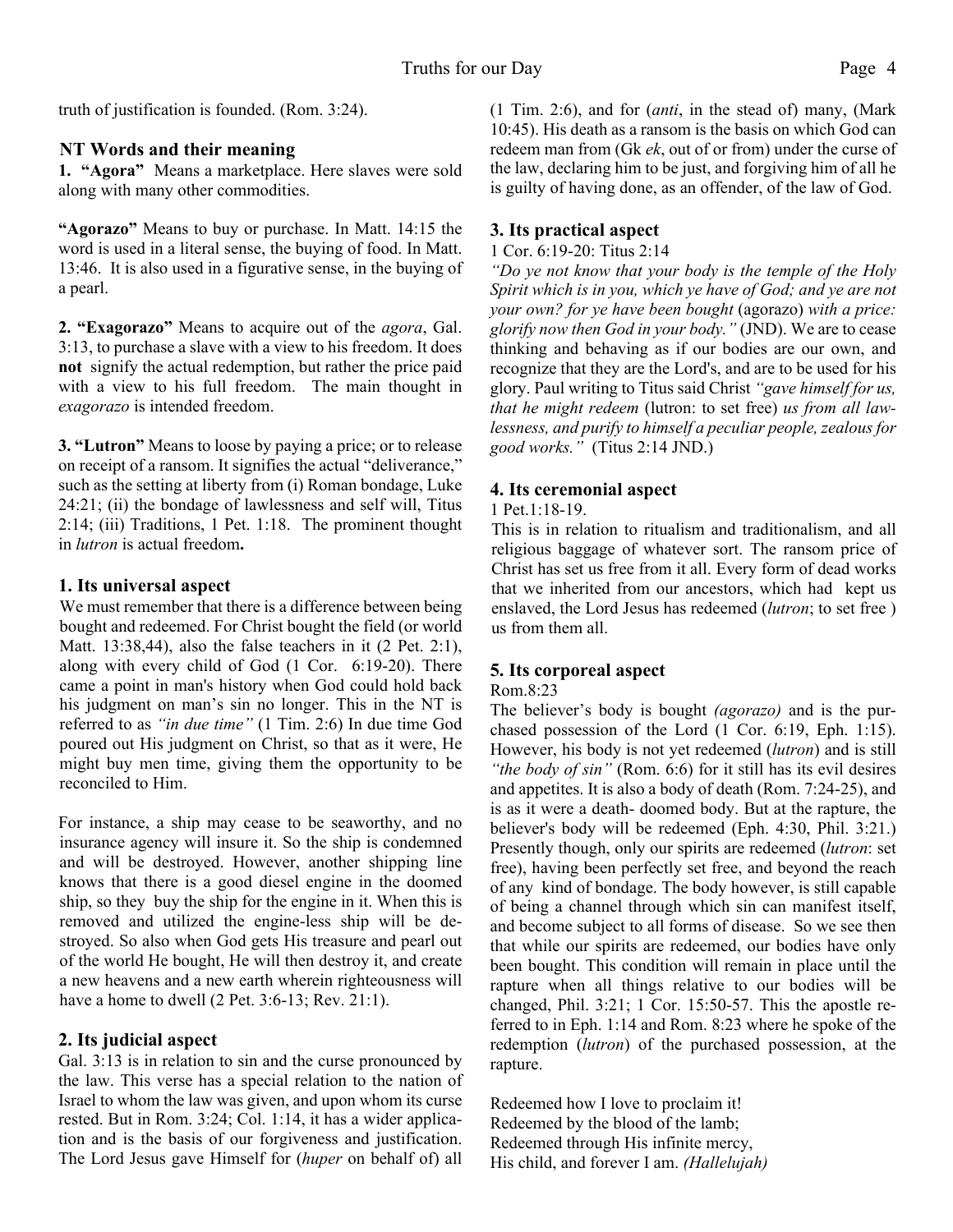**Under the Law they labored first, and rested after (Ex. 20:8-11); but under the Gospel we rest first, by faith in Jesus, and then work.**

## **Paul, the Evangelist, pt. 2**

Robert Surgenor

#### **The Leading of an Evangelist**

Paul was very sensitive as to the leading of the Spirit where to preach, how to preach, and how long to stay in a given locality. When he entered Corinth he did not know how long he would be there. However, as the work progressed, God had him stay there a year and six months (Acts 18:11). His labors in the gospel and teaching his converts at Ephesus lasted over three years.

It is very plain to see by this that he had no bookings. Conferences were unheard of, so he wasn't running here and there to some conference to get up for thirty minutes to speak. To be quite honest, such activity is not found in the Holy Scriptures, any more that a Sunday school is seen in the Bible. I am not saying that Sunday schools, if conducted in a godly manner, are not profitable, or that conferences as we know them are wrong. I am not saying that. All I am saying is that these two functions cannot be found in your New Testament Bible.

Where does the evangelist go next? A good question. And how long does he stay when he does arrive at the designated place? Another pertinent question. Does the Bible have the answer? Most certainly!

Before the gospel entered Europe for the first time, Paul and his companions were seeking the mind of God as to where to preach. After laboring in Galatia, they purposed to go into Asia. However, the Spirit had other plans for Paul. Notice, he did not simply pack up and go where he felt like going. The Spirit knowing his intentions was quick to let him know that he was *NOT* to preach the word in Asia. So, coming to Mysia, *"they assayed to go into Bithynia."* The word *"assayed"* has the thought of *"scrutinizing, examining, or proving."* This reveals that Paul did not look lightly on his movements. He did not go someplace simply because he felt like it. Ah no, his character was far higher than that. He seriously considered his moves that they would be according to the will of the Holy Spirit. After examining the situation the Spirit suffered them not to go to Bithynia. I am sure that there would be much prayer over that situation. Then the answer arrived. He received word from God to go over into Macedonia to preach the gospel. The Scripture states that he assuredly gathered that the Lord had called them to preach the gospel unto the Macedonians, and they went immediately (Acts 16:6–11). Do we see this sensitivity

as to the evangelist's movements today?

When was the last time you knew of a couple of evangelists agonizing before God as to where to take the gospel, then having received an answer from God, went far away from any scriptural assembly and labored for a couple of years in a given locality in hopes of seeing an assembly planted. Be honest, how often have you seen this? If your answer is negative, I pose another question and it is this – Why? Many states in the USA have no testimony for God. Thousands upon thousands of towns and villages have never heard a pure gospel. Why? Is the Spirit of God not interested? Or, are many evangelists not interested? You answer the question. Some conferences boast of twenty preachers attending. Why so many? If you have a scriptural answer to such perplexing situations, please educate me with suitable verses to prove the correctness of such behavior.

#### **The Behavior of an Evangelist**

Paul as the evangelist's mentor, reveals the proper behavior of men who carry the gospel. Notice his words in 1 Cor. 9:19. *"Yet have I made myself a servant unto all, that I might gain the more."* He was made all things to all men, that he might by all means save some. He denied himself in order to endear them, to obligate them to him. He complied with their habits, whether Jew or Gentile. He bowed to their customs and feelings so far as he could while still maintaining a good conscience. He also brought his body into subjection and did not cater to its lusts. He was not the least bit interested in the theaters and sporting events of his day. His sole object was to glorify God and win souls for Christ.

We also get a little insight of this mighty man's character in 1 Thes. 2:4–12, where he relates his behavior before them. *"We speak [the gospel] not as pleasing men, but God, which trieth our hearts. For neither at any time used we flattering words as ye know, nor a cloak of covetousness. . We were gentle among you, even as a nurse cherisheth her children."* He said to them that they were *"affectionately desirous"* of them. Those particular words *"affectionately desirous"* was inscribed on graves describing the parent's sad yearning for their dead child. He mentioned how holily and justly and unblameably he behaved himself among them, and how he had exhorted and comforted and charged everyone of them. This was the character of Paul. What greater example could an evangelist have than this?

Let me ask you, do you think that he had a group of young believers with him, going from door to door, then having a "fun time" in the evening playing games? Do you think that Paul would support a group of novices to "spread the word," and the young women in the group wearing clothing that pertained to a man, (Deut. 22:5) playing games at night and in the morning publicly speaking at a "devotional"? Is it correct for a young sister to be encouraged to speak publicly before other males and females at a gathering, when in the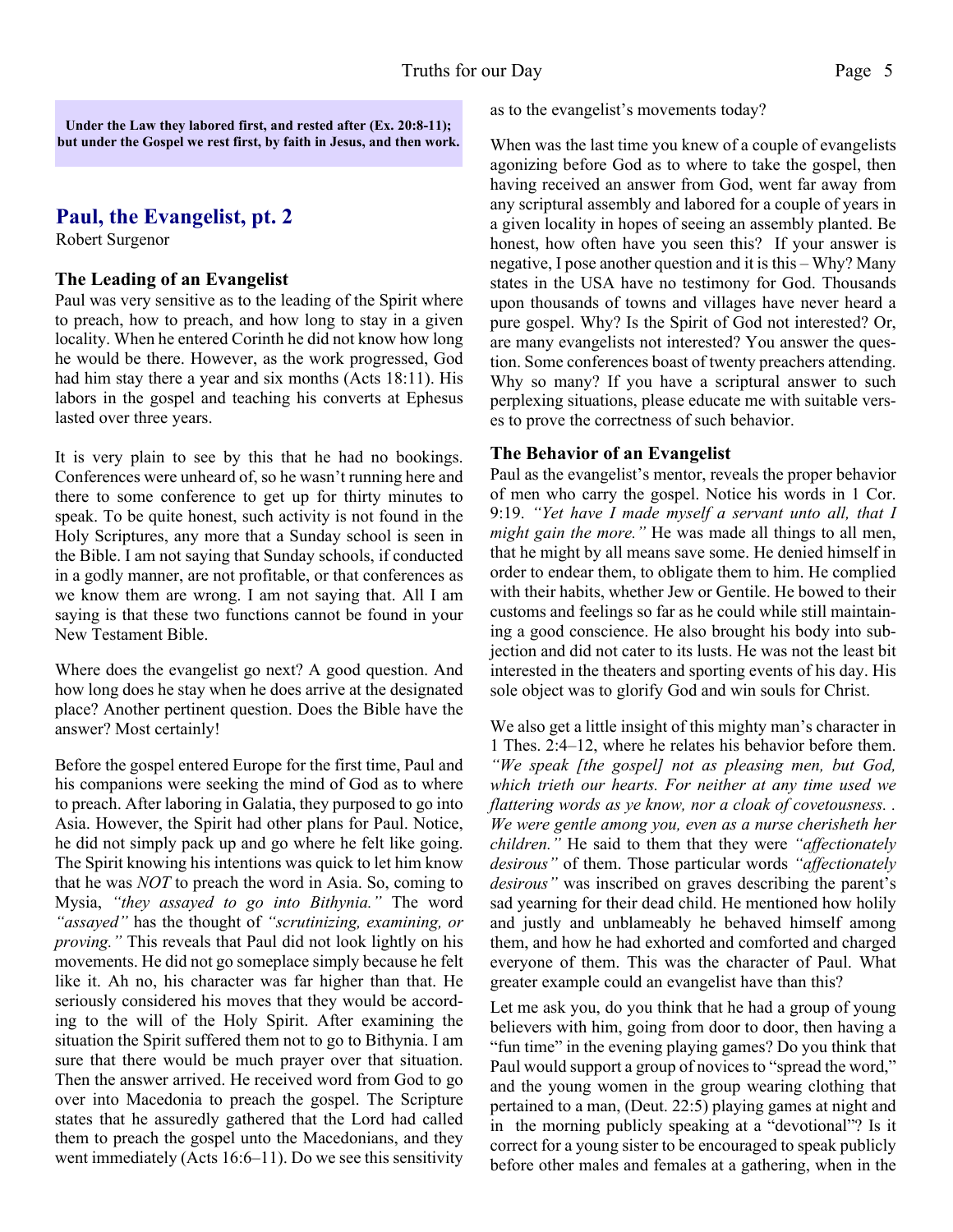church she is forbidden to speak? What kind of training is that? Can you picture such behavior?Can you find it in the Scriptures? If so, I will endorse it with all my mind, heart, and soul!

Also, where in the Scriptures do we find young people from various assemblies "herded" together, far away from the oversight of their elder brethren, and yoking themselves with unsaved youth, to spread the gospel?

One may react to these statements and say, "What are our young people to do for the Lord?" Well, I will give you a scriptural answer. First of all, they should be under the authority of the overseeing brethren in their assembly on a daily basis. They should be strongly encouraged to witness for Christ on a one-to-one basis. That is, to make personal contact with acquaintances, relatives, and friends, and witness to them in a private way where they live. To accomplish this they must be qualified by possessing a general knowledge of the Scriptures. If an assembly had a group of praying, Bible-studying young folk witnessing daily at work, at school, and to their neighbors, you would then see them bringing these contacts to the assembly gospel meetings. Can you see the potential in this? Can you see the scriptural pattern? When Christ saved the demon possessed man in Mark 5, what did he tell him? Notice! *"Go home to thy friends, and tell them how great things the Lord hath done for thee, and hath had compassion on thee"* (Mark 5:19). There it is, there's the divine pattern. I recommend it and endorse it for all new converts – start at home and witness on an individual basis.

Paul had no printing press, or printed literature, that is true, but it is an asset to us today, for many Christians are not suited to preach, but they can hand out a gospel paper to an individual. At one time we had over 8,000,000 tracts in storage for free distribution. Some brethren contact us for tracts and hand them out by the thousands. Some stand at the public square in their home town and give them to those who pass by. Others go from door to door. Such is a personal work.

I know some sisters that seemingly have the gift of influencing people to attend a gospel meeting. They work by themselves in a quiet and prayerful way. Mary, the quiet one of the family was the one that led folks to Jesus in John 11. When the Jews in the house saw that she rose up hastily and went out, they followed her, and she led them to the Lord in verses 31 and 32. The Samaritan woman of John 4, upon receiving Christ, left her waterpot and ran into the city to tell the men to come and see. Her first day of salvation she became a soul-winner. How long have you been saved? How many souls have you won?

Regarding games, Paul used the Grecian games as an

analogy in 1 Cor. 9, but he certainly never indulged in such sport, or any other type of sport for that matter. To gather young people together to play games runs contrary to the expected behavior of a saint in the Bible.

(to be concluded)

We read that in the days of king Hezekiah it took sixteen days to clear out the temple, because it had not been daily cleansed. Take heed that there is not an accumulation on the conscience of those who are "the temple of the living God", that must be first cleared out before God can be worshipped.

#### **Assembly History, pt. 3** Eugene Badgley

But, as Mervyn Paul said, "here on this side of the ocean all things continued as they had begun in harmony until the fateful day of May 24, 1908*,* for it was on that date in the conference in Warminster near Orillia, Ontario that a speaker opened the door for division that continues to this day.

"On that dark day at the little country conference came an able speaker lately arrived from Scotland and sponsored by Mr. Richard Irving and some others. In a morning session he gave an address on the local assemblies throughout the world likening them to the stars in relation to the moon which in turn, as mere reflector of the light from the sun, he compared them to the church universal designed to reflect the glory of the Lord. Next he gave a passionate plea that there be no divisions among us, no schisms in the body, deploring the fact that if such great and godly Christians as Hudson Taylor were present, they would not be allowed to break bread…he continued pleading for more liberal views respecting the local assembly (it is clear he never grasped the truth of the scriptural ground of gathering).

After ending his message, Mr. Robert Telfor immediately went to the platform and reviewed and examined each argument in the light of scripture; he skilfully and effectively dealt with them in every detail, but the damage had been done. Three years later in 1911, Mr. McClure made a proposal which is now commonly called the 'middle-path policy'." This policy ask us to accept any and all gatherings which profess to be gathered to the name of Christ as true assemblies, agreeing to disagree on all matters accept the fundamentals of the faith. So this proposal opened the way for change; this change was a gradual move to adopting the methods of the evangelical churches. This proposal echoed what Israel said in effect to Samuel in 1 Sam. 8:5: *"We want to be like the nations about us."*

No wonder so many Christians find themselves confused and at a loss to understand which path is right?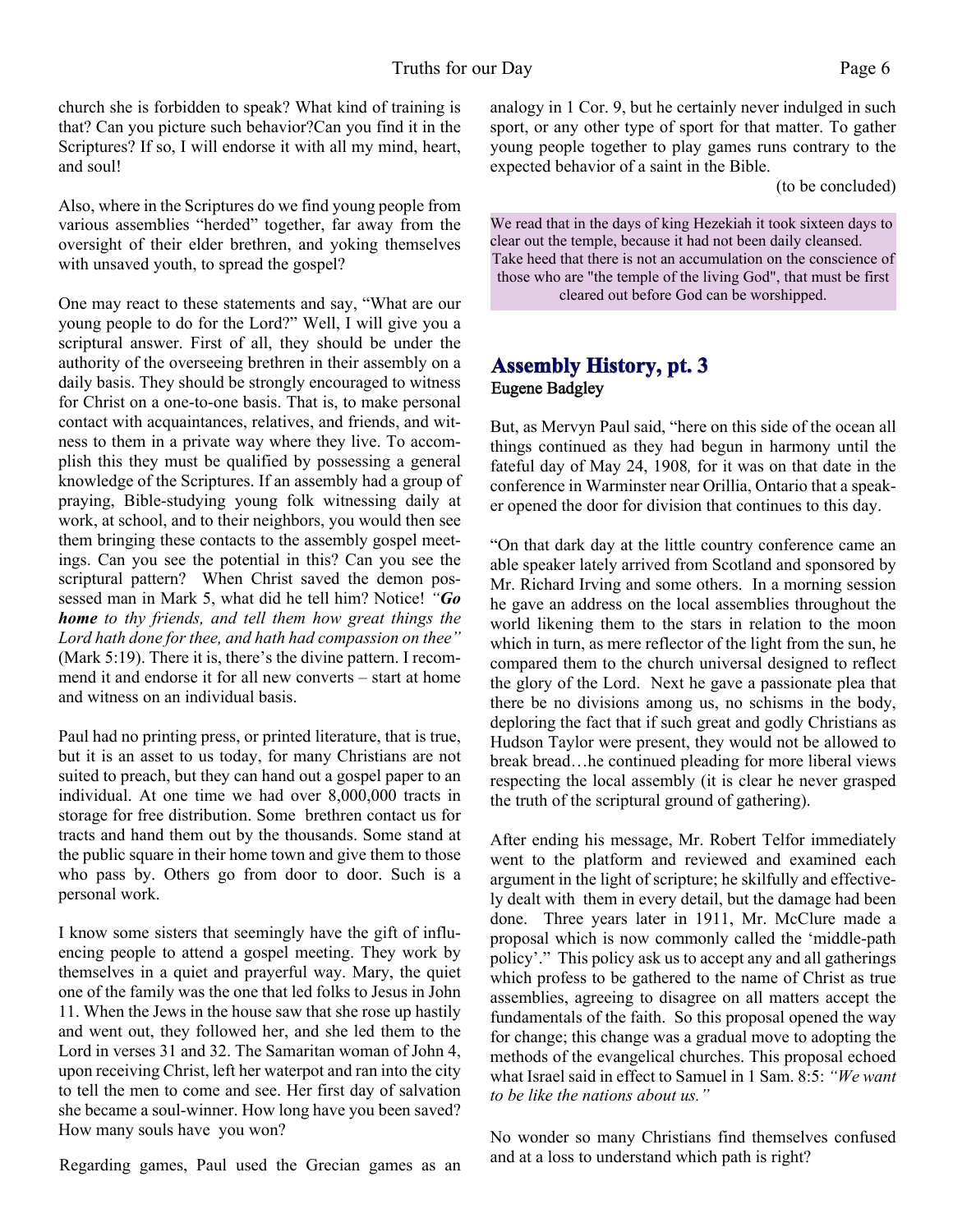I recall back in the 50's when certain fundamental evangelicals wanted change. They advocated a new movement known as the New Evangelical Movement which took a neutral position on separation, since they no longer wanted to be LIKE the fundamentalist.

I will quote from a Conservative Baptist Seminary writer who along with others took a stand against this movement*:* "We are living in a day when people are choosing their own means and manner and mode of operation irrespective of the instruction given by Bible Authority. God's word has always demanded separation from evil and has always denounced amalgamation with evil. Basically, new evangelicalism is an attempt to find a meeting place between liberalism and fundamentalism. It is unwilling to espouse all the tenets of liberalism, but is anxious to escape some of the **reproach** attached to fundamentalism. So the driving motive has compelled them to change their approach in order to better conform to the pattern of the day and to seek to make themselves acceptable. Coupled with this has been an unwillingness to continue in a constant vigorous defense of the faith."

Those who advocated change saw no harm in reaching out to other professed evangelical churches and work with them despite doctrinal differences and they even encouraged liberal churches to join in with them. After about 60 years there has been greater affiliation with ecumenicalism and a marked departure from the Word of God. Since there are still Evangelicals that stand for truth in view of the light they have received, how much more should we, who have the privilege of being in Scripturally gathered assemblies and who appreciate the truth of Matt. 18:20 and Heb. 13:13.

This is one reason why we need to look back at our history and see how God led men and woman out from all that was sectarian to gather on Scriptural grounds as a New Testament assembly.

I believe this history will help us to see the importance of standing firm, resolved to walk in the old paths (Jer. 6:16), to buy the truth and sell it not (Prov. 23:23).

(concluded)

#### **Order in God's House 1 Tim. 6:1-12** Joel Portman

God's house, expressed in a local assembly today, is always a place of order that displays God's will being carried out on earth. This order applies to those times when an assembly meets and also to the saints' conduct at other times. Believers are in that house and represent it wherever they are, so they have a responsibility to show by conduct and attitude their subjection to God's authority.

This section of 1 Timothy is occupied with that order, and we will look at it as he speaks of

- 1. vss. 1-2 Conduct of Slaves
- 2. vss. 3-5 Contradiction of Sinners
- 3. vss. 6-8 Contentment of Saints
- 4. vss. 9-10 Catastrophe of Seeking Silver
- 5. vss. 11-12 Counsel to a Servant

#### **Conduct of Slaves vss. 1-2**

Many believers were slaves in the days of the Roman Empire. Estimates indicate that possibly between 25-33% of the population were slaves, and while their treatment could vary, depending on their master, it was yet slavery and they were treated as property, having no rights of their own and no liberty, only responsible to obey and serve their masters according to their desires.

We note that there were believers who had unbelieving as well as believing masters (such as Philemon). New Testament teaching never opposed the practice, though we know that the influence of Christianity softened its effect to some extent. Slaves were taught to manifest their character as believers by a spirit of submission and in so doing, to uphold the teaching that pertained to their "greater" Master and Lord. Many passages give instruction to slaves, such as 1 Cor. 7:21-22, Tit. 2:9-10, Col. 3:22-25, etc. While a master-slave relationship was not the same as an employeremployee relationship today, yet many of the principles apply and would guide one in their service to the one who has hired them and to whom they owe honest work and fidelity as long as in their employ. The testimony of Christ is displayed in such circumstances, and one's employer may be won by the conduct and service rendered.

These were "under the yoke"; Expositors says that the phrase, "under the yoke," proves that that slave belongs to a heathen master. The same authority says: "The heathen estimate of a slave differed in degree, not in kind, from their estimate of cattle. A Christian master could not regard his slaves as under a yoke." Whether totally true or not, (others say that this expression applied in every case) the yoke signified the condition of slavery that demanded absolute obedience to the master. Whether the master merited his service or not, the slave was to count him worthy of all honor. "Count" means that this was a reckoning that was based on a true estimation of facts, not his personal feelings about the master. Because of who he was, he was worthy and they should give him "honor," which is the same word as in 5:17 regarding elders. It means the value and respect that they must have. The result was not only personal, i.e., to avoid punishment for insolence or insubjection, but more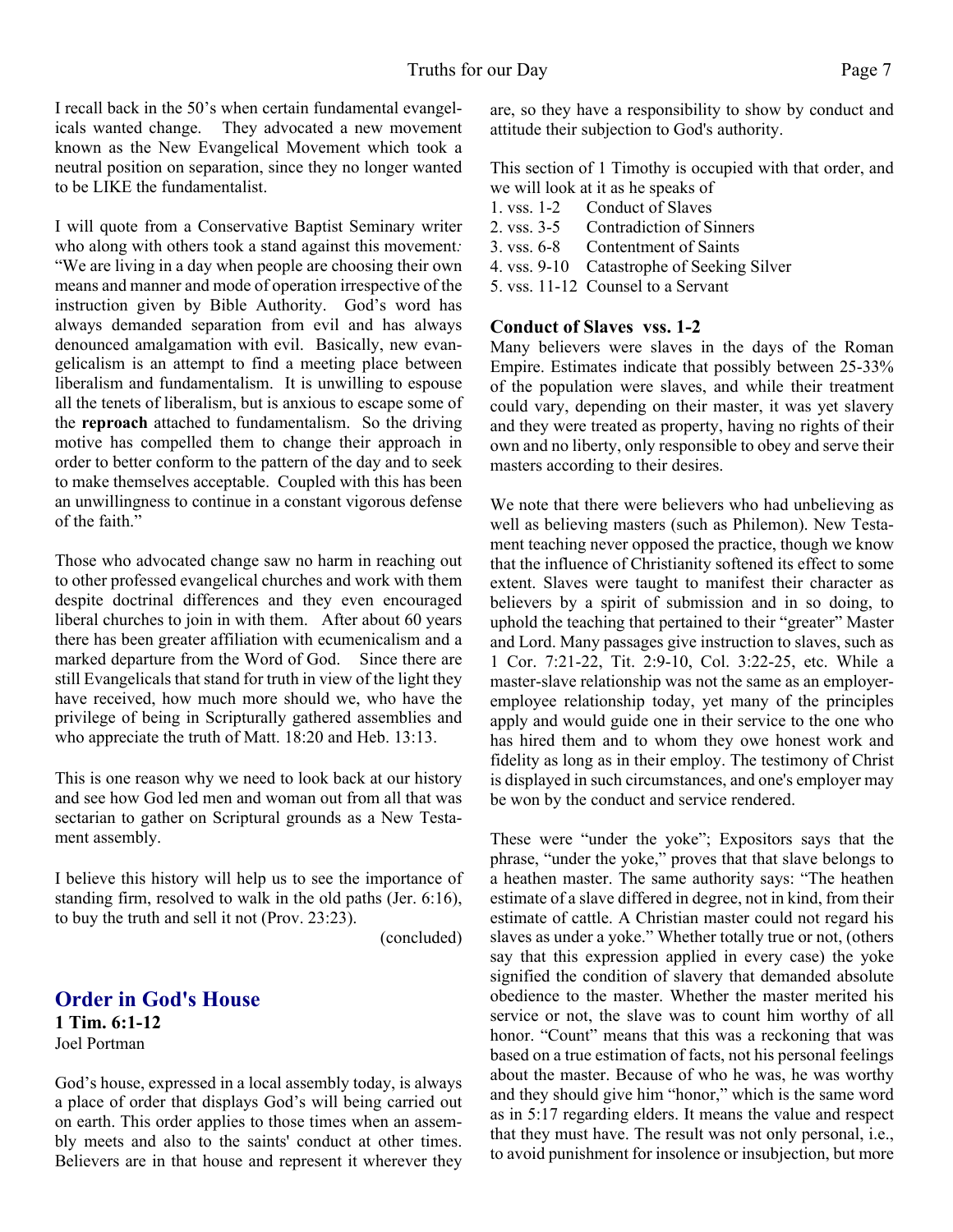than that, it affected the Name of their Master, God, and the teaching that was connected with His Name. Behavior of a believer is the practical expression of the validity of every claim made regarding our relationship with God and the effectiveness of the truth taught in His Name.

If the master was a believer, the slave must avoid "despising" him because of their spiritual relationship. One can imagine assemblies where both masters and slaves were in fellowship on equal footing, possibly with the slave holding greater responsibility than his master. Yet in the sphere of work and service, he must not forget that he is the slave of the master and thus show every respect for who he was. Gal. 3:28 teaches that in the body of Christ there are no distinctions; the master-slave relationship did not apply in a local assembly fellowship, nor did that Christian relationship apply in his work. He was to render even better service to the master than other slaves who were not saved, so that both master and slave would be helped ("the good benefit") by his faithful service. Timothy was to teach (instruct) and exhort (encourage) these things.

#### **Contradiction of Sinners vss. 3-5**

There were then, (as is now) those who refused wholesome (healthy, sound) teaching that the apostle was giving by Divine authority (*"words of our Lord Jesus Christ"*). They didn't assent to that teaching and rejected it, teaching otherwise in such a way that would contradict conditions of godliness (piety). He identified them as being proud (conceited), so occupied with themselves and their ideas but knowing nothing in reality. Their material only consisted in questions, strifes about words, and other matters that caused wrong responses such as envy, strife, etc.

There is teaching that is conducive to spiritual health and which will develop greater expression of Christian character in the hearers. This was teaching that would produce only spiritual disease and infirmity among the listeners and would lead them farther from the truth and more into ungodly living. Such teaching is not a thing of the past only; the constant efforts of the devil are to undermine the clear, plain teaching of God's Word and to rob saints of their confidence in those things that would enable them to manifest a life that is pleasing to God. Such teaching must be avoided, no matter from whom it arises.

These false teachers felt that the sphere of godliness was a means of making great gain (lit., "godliness is a way of gain"). They were using their teaching as a means to enrich themselves materially, whereas, in reality, it is true that godliness, with contentment, is great gain. There are plenty of those who consider the religious sphere as a means to financial gain. Another way to see this expression is that he might mean that those who taught thus were saying that

material gain was an evidence of godliness; this may have been true in the Old Testament (not always), however, we know that this is not according to the teaching of the New Testament. Material poverty may be seen in a life spiritually rich and also the opposite. Many of God's saints, rich in faith and spiritual life, were some of the poorest on earth; our blessed Lord is a perfect example of this truth.

#### **Contentment of Saints** vss. 6-8

A contented believer is one who is satisfied with the things that are spiritual. In the gospel we preach, rightly, that the material things of life can never satisfy the soul, but then we may exhibit the opposite by our desires to have more "things" that are bigger, better, more costly or ostentatious. We learn from Heb. 13:5, Phil. 4:11 the importance of being content. Contentment indicates a condition of being satisfied with what material goods one has and being occupied more with that which is spiritual. That person recognizes the priority of the eternal and, having received such spiritual riches in Christ, doesn't see the elements of a passing, corrupt earth as being so important.

Paul uses two arguments to prove this point. One is that we came into the world without anything and will go out the same way. All of the temporal, material, is only for this life and has no value for eternity. If that is the case, it only reveals wrong priorities in the life when the physical elements of this world have great importance. He also argues that all that one really needs is food and raiment, the basic necessities of life. Admittedly, there are other necessities in life that one can think of, but essentially, this is all that is needed. Most of us have far too much materially and often as a result, we are impoverished spiritually. May we have grace to emphasize what is important and minimize what is not and to display that as a reality in our lives!

#### **Catastrophe of Seeking Silver** vss. 9-10

One doesn't have to be rich to want to be rich; Paul is dealing with the attitude of grasping for more that even a poor person might have. It is the **desire**, or purpose of heart, to be rich that brings one into temptation and a trap (snare). It is the temptation to use wrong means to gain riches, or also the alteration of one's emphasis in life that can result from this desire, and it brings one into a snare, being trapped in an endless round of seeking for more and failing to appreciate the spiritual and eternal.

It is not money that is a root of all evil; it is the LOVE of money which can envelope any person whether they have it or not. Some in the world, who promote the elimination of money and the substitution of electronic transactions alone, have quoted this as "money is the root of all evil," but that is not what it says. Many very godly men have been rich, but their hearts were not set on their riches but rather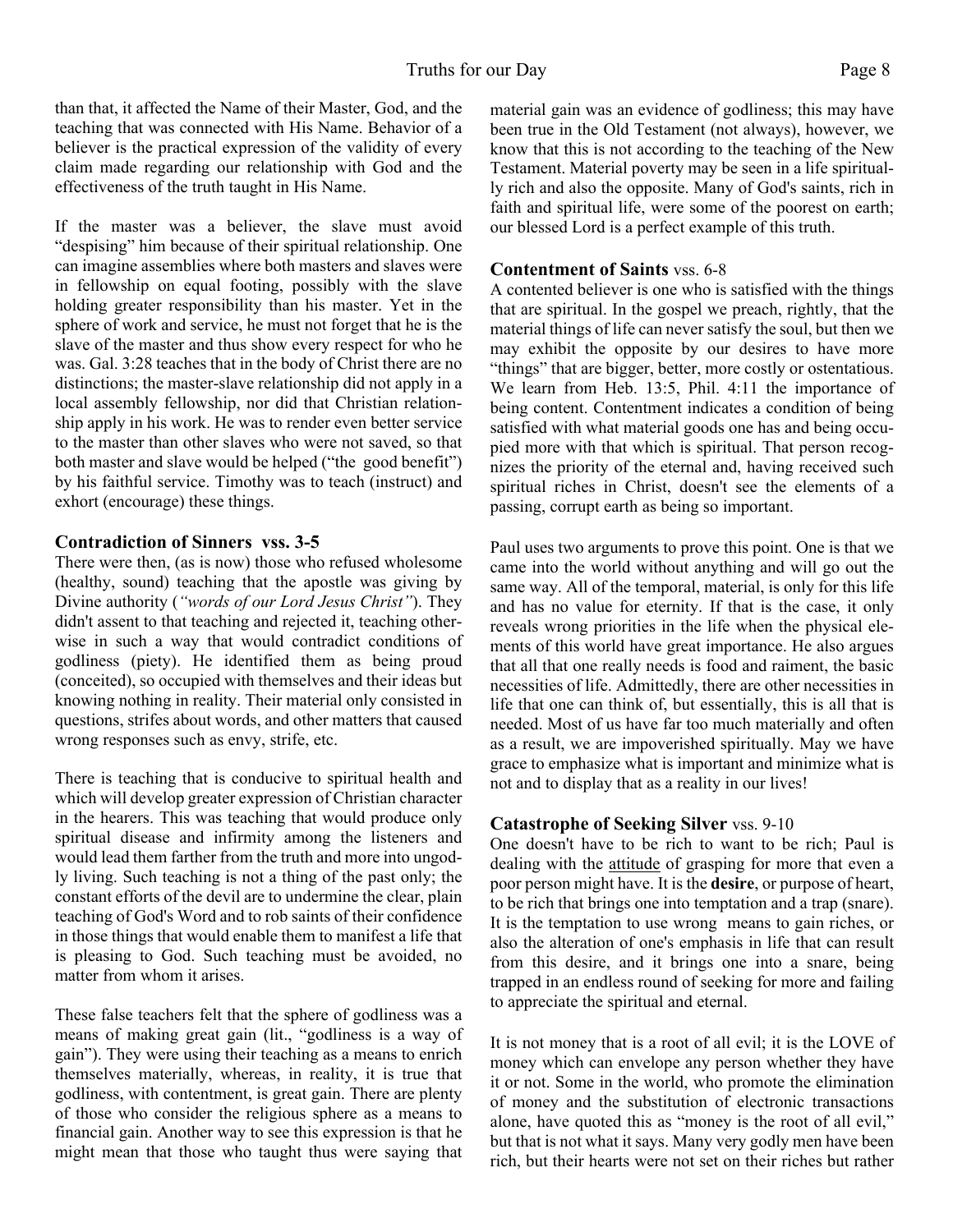the things of God. The Lord said, *"Ye cannot serve God and mammon,"* and yet many try and they become the slave of their material desires rather than *"seeking first* (above all else) *the kingdom of God"* (Mt. 6:33).

The only result of this passion is that they have been seduced from the faith, and have caused endless troubles to their lives, many sorrows. What a contrast to what our Lord manifested in His sojourn here; we are to be like Him and walk "as He walked."

#### **Counsel to a Servant** vss. 11-12

Timothy, like all who are men of God, was to be constantly fleeing these things and following the things that are spiritual in character. It must be the constant pursuit of the life, not something that is occasional. "Follow" signifies a pursuit, even like one hunting an animal, staying on its track until it is located and taken. "Fight" carries the thought of an agony, straining every muscle to gain the advantage in a contest, and he was to "lay hold on," or "get a good grip on it.. now." These characteristics were to mark every step of his life so that his consistency would be an example to others and failures would not hinder his service for the Lord. Eternal life was a present possession, but we learn as well that it is to be grasped and fully participated in its fullness. There are certain spiritual things that we have as a present possession, but they are to be the consuming desire of the life that we might participate in the fullness of what is involved in each one. An example would be Phil. 3:8-11, where Paul speaks of "win (gain) Christ," "know Him," and "attain to the resurrection." Certainly those things were true already in his life, but his ambition was to know them in experiential reality and to live in the present enjoyment of them, making them his ambition as if he could fail to have them, though he had them already. Eternal realities are so important and valuable, we must devote life and heart to knowing the present reality of all they imply, not allowing anything of a passing, materialistic world to interfere.

(to be continued)

**If we deserve nothing from God's hands, we should be thankful for everything; if we have more than we deserve, the very least we can do is to be contented; and yet God alone can make us so.**

# **Christ on the Throne**

J. R. Caldwell

READ with me a few passages in the Epistle to the Hebrews which direct our hearts to the Lord Jesus Christ on the Throne of Glory. Chapter 1:3: "*When He had by Himself purged our* *sins, sat down on the right hand of the Majesty on high."*

#### **The Sin-Purger on the Throne**

We have here before us, at the outset of this epistle, the Lord Jesus as the risen and glorified One. He is seen here seated on the right hand of the Majesty on high. But He is there in a certain character, viz., as the One who has purged our sins.

That is the very first aspect in which, as believers, we were made to know Him. He took our place, took our guilt upon Him, became answerable for our transgressions, and by His own blood made a cleansing (or purging) of them all. It is the very same expression that we have in Rev. 1:5: "*Unto Him that loved us, and washed us from our sins* (made a purging of our sins) *in His own blood."* It is well for us to seek to make it the habit of our souls to look up to the throne of God and to discern there the One who purged all our sins.

To be on the throne is to be in the place of highest authority; as He said before He left the world, "*All authority is given unto Me in Heaven and on earth"* (Matt. 28:18). The One who was crucified is now in the place of power, and what an immense fund of grace, strength, and blessing is there for us in Him! Authority over angels, over the powers of darkness, over the affairs of the world, over the winds and the waves all authority in Heaven and on earth is committed to the One who loved us and bore our sins.

Then notice how perfect must be that work, how perfectly accomplished, how thoroughly finished and completed! He became answerable for our sins on the Cross. He was forsaken by God as the Sin-bearer. He was delivered for our offenses; and that word delivered means, one that was taken and delivered up into the hands of justice to bear the sentence, whatever it be. "*He was delivered for our offenses,,"* and therefore God in His inflexible righteousness forsook Him. But *"when He had by Himself purged our sins, He sat down on the right hand of the Majesty in the heavens,"* and there He has been ever since, ordering all things, controlling all things. *"Head over all things to the Church which is His body"* (Eph. 1:22) ; so that He can make *"all things work together for good to those that love Him"* (Rom. 8:28); so that we might glory in the tribulations He permits and sends, so that in those very things that seem against us we can learn the most blessed lessons.

What a beautiful opening for a book—sin-purged, and the Sin-purger on the throne!

#### **The Victor on the Throne**

Chapter 2:5: *"For unto the angels hath He not put in subjection the world to come, whereof we speak."* That is the world which shall be ordered and. blessed after this dispensation is past. *"But one in a certain place testified,*